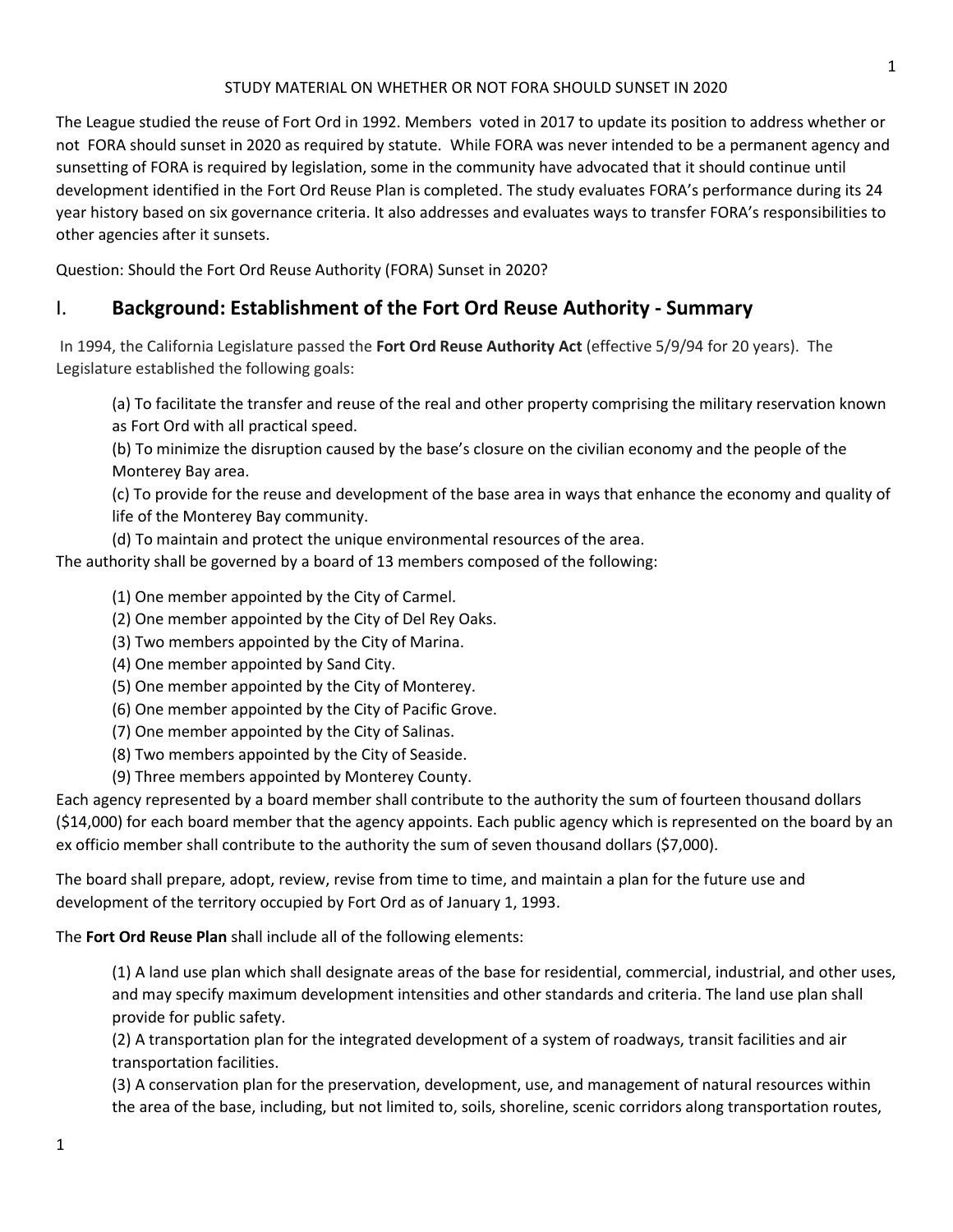open spaces, wetlands, recreational facilities, historical facilities, and habitat of, or for, exceptional flora and fauna.

(4) A recreation plan for the development, use, and management of the recreational resources within the area of the base.

(5) A five-year capital improvement program to include an allocation of the available water supply, sewage treatment capacity, solid waste disposal capability, and other limited public service capabilities among the potential developments within the area of the base.

In preparing, adopting, reviewing, and revising the reuse plan, the board shall be consistent with approved coastal plans, air quality plans, water quality plans, spheres of influence, and other county-wide or regional plans required by federal or state law, other than local general plans, including any amendments subsequent to the enactment of this title, and shall consider all of the following:

(1) Monterey Bay regional plans.

(2) County and city plans and proposed projects covering the territory occupied by Fort Ord or otherwise likely to be affected by the future uses of the base.

(3) Other public and nongovernmental entity plans and proposed projects affecting the planning and development of the territory

The board shall aggressively pursue all possible federal funding for the transfer, cleanup, and reuse of Fort Ord, including funding to pay for the costs of public capital facilities and funding to attract and encourage the development of private businesses and public universities and other public facilities within the area of the base. The board may also pursue and accept federal and state funding to pay part of the expenses of operating the Fort Ord Reuse Authority.

The Sierra Club challenged the Final EIR after the Base Reuse Plan (BRP) was adopted. Its lawsuit claimed that the BRP did not adequately consider constraints on water supply or traffic impacts of envisioned development. In 1998 the case was settled with the addition of Chapter 8 to FORA's Master Resolution, a legally binding document. Chapter 8 added environmental stringency to future land use decisions.

In 2011 the Sierra Club's attorney found that FORA was not meeting the terms of Chapter 8 in numerous areas and it had not created best practices design guidelines for all developments, as required by the BRP.

In 2013 it was discovered by land use activists that Chapter 8 had been subjected to "minor corrections" by FORA staff (approved by the Board in 2010), which illegally changed its wording. Chapter 8 previously said that the FORA Board "shall disapprove land use decisions that are not consistent with the BRP" It was changed to say the FORA Board "may disapprove land use decisions that are not consistent with the BRP." This gave the Board the discretion to violate the terms of the BRP.

In violation of the 1998 settlement, the Sierra Club was not notified of the changes. Coincidently these changes occurred in early 2010, shortly before developer Brian Boudreau signed a contract to begin work on the (since failed) Monterey Downs project. When the changed wording was discovered, the Executive Director blamed FORA's attorney for "making a mistake". The original wording was restored shortly thereafter.

In 2012, by an act of the California Legislature, FORA's sunset date was extended from 2014 to 2020. This legislation states that the FORA board must approve and submit a transition plan to the Monterey County Local Agency Formation Commission by December 30, 2018. The transition plan shall assign assets and liabilities, designate responsible successor agencies, and provide a schedule of remaining obligations. The transition plan shall be approved only by a majority vote of the FORA board.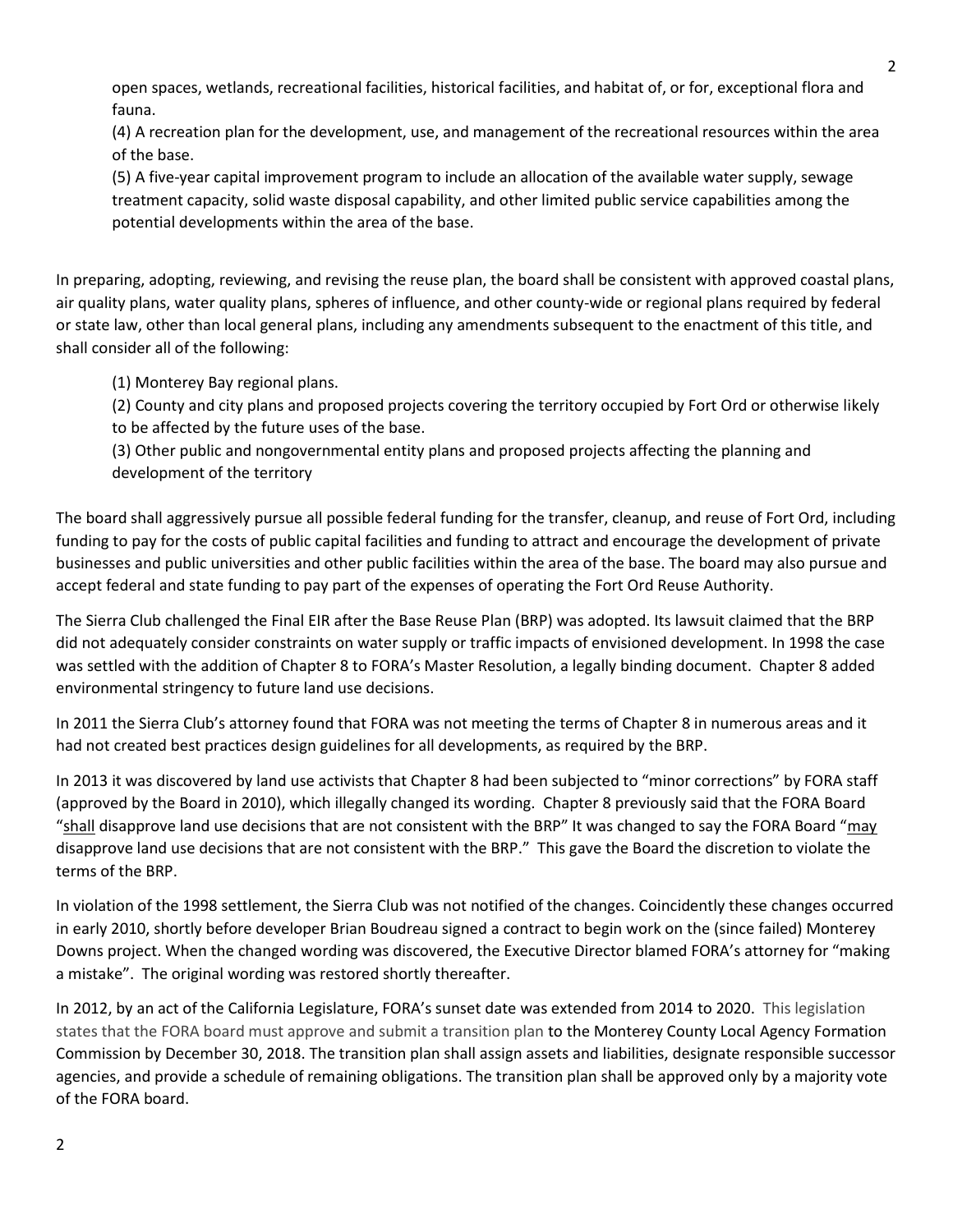### II. **Major FORA Responsibilities**

A. Adopt and Implement a Base Reuse Plan (BRP): A BRP was adopted in 1997 addressing the five required elements. Chapter 8 to the Master Resolution also addresses BRP policies. The BRP has not been updated or amended to address changes in circumstances such as the financial crisis, population forecasts, speed of buildout and water supply in the 21 years since adoption.

After the general plan has been adopted, Government Code section 65400(a)(2)(A) requires the planning agency to provide an annual report to its legislative body, OPR, and HCD on the status of the plan and progress in its implementation. FORA has not prepared any annual reports that address this legislative requirement.

The Plan calls for a total of 22,000 residential units (BRP, p. 281). Of this number, 5,100 units are designated for CSUMB. AMBAG 2014 population forecasts show a total of 1,579 units on the former base. Subtracting units for CSUMB and existing units, leaves a projected number of new units at 15,321. As of May 2018, 3,884 units have been approved, of which 990 have been built. Using a buildout number of 6,100 units that reflects the constraints included in the Master Resolution, this leaves 2,216 units that can be approved (6,100 units minus 3,884 units). Using the BRP buildout number of 15,321 units leaves 11,437 units that can be approved (15,321 units minus 3,884 units). FORA projected 2028 as the year of buildout, which is overly optimistic, since only 990 units have been built in the last 21 years.

B. Ensure that mitigation measures required under the California Environmental Quality Act (CEQA) are implemented: The Final EIR for the BRP included 13 mitigation measures including one amendment to the BRP regarding FORA's fair-share contribution to regional road projects. The plan was never amended.

CEQA Guidelines require (Section 15097 (b):

Where the project at issue is the adoption of a general plan, specific plan, community plan or other planlevel document (zoning, ordinance, regulation, policy), the monitoring plan shall apply to policies and any other portion of the plan that is a mitigation measure or adopted alternative. The monitoring plan may consist of policies included in plan-level documents. The annual report on general plan status required pursuant to the Government Code is one example of a reporting program for adoption of a city or county general plan.

As noted above, reports addressing CEQA requirements have never been prepared. A Reassessment Report in response to the Master Resolution was prepared in 2012 that addressed implementation of the BRP. It showed that 21% of general plan policies had not been implemented

C. Consistency findings: Legislation establishing FORA requires that general plans and land use projects be found consistent with the BRP by the FORA Board. Consistency findings have been made for Marina, Seaside, Del Rey Oaks, and Monterey general plans. Monterey County's 2010 General Plan has not been found consistent. Land use projects must also be consistent with the BRP. The Whispering Oaks and Monterey Downs projects were withdrawn by local jurisdictions before they were presented to FORA for consistency findings.

In 2004 the FORA Board found the Seaside General Plan consistent with the BRP ignoring the map in the Seaside General Plan showing a 50 acre community park as high density residential in the Parker Flats region. In 2005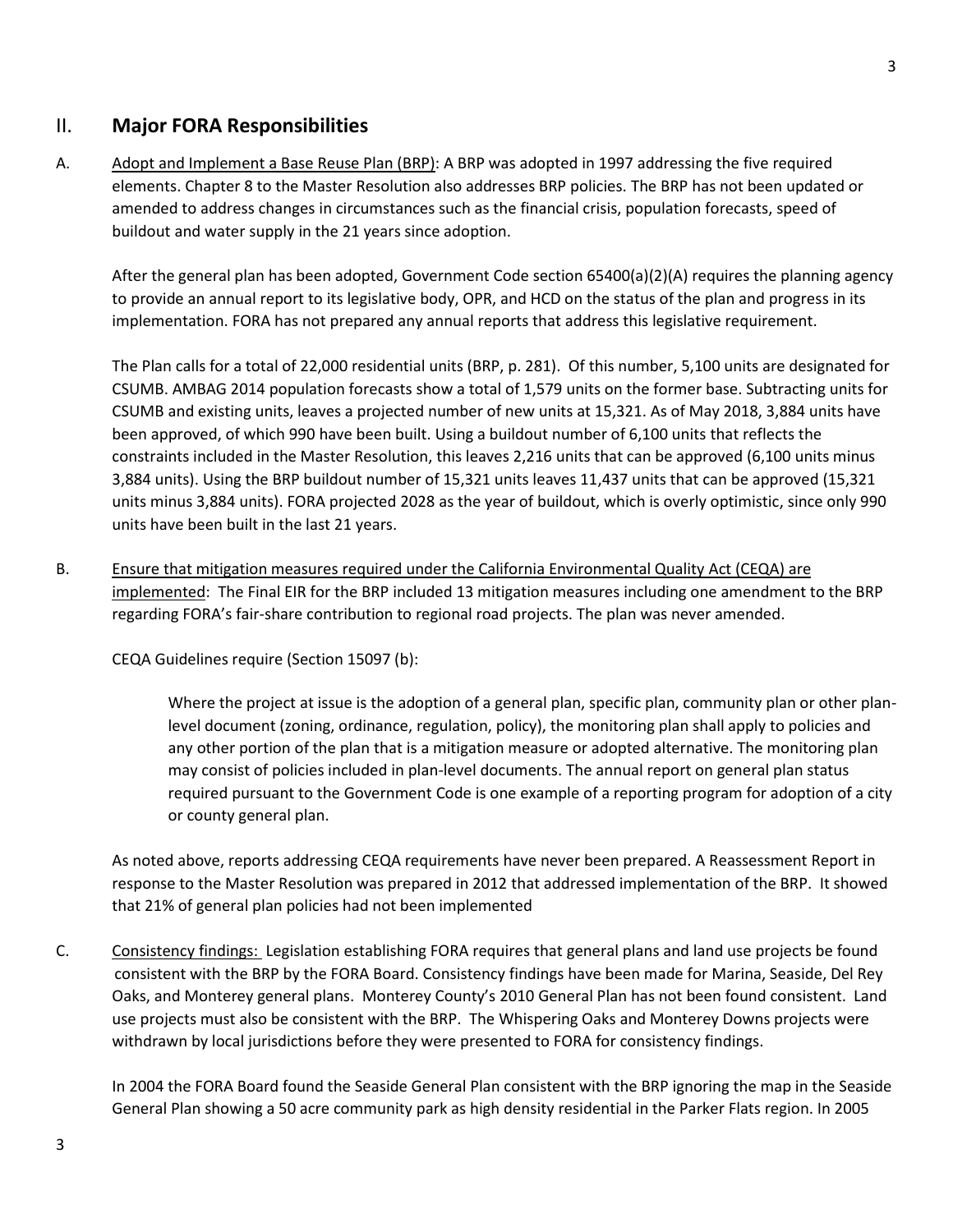University Villages (the Dunes) was found consistent even though Marina Coast Water District found there was no long-term water supply, the proposed shopping center was identified as mixed use in the BRP, and the Highway 1 Design Guidelines were ignored. In 2016 the Del Rey Oaks's Monument RV Resort was found consistent even though the project is inconsistent with the Del Rey Oaks General Plan land use designations. In 2018 the Board found the Seaside Zoning Ordinance consistent even though the City had yet to address the findings in the 2012 Reassessment Report which found it inconsistent with the BRP.

D. Implement funding mechanisms: Funding for FORA includes general fund revenues and capital improvement funds. General fund revenues are comprised of membership dues, franchise fees, rental income, up to \$1.3 million of property tax payments (tax increment) and investment/interest income. The 2018-19 budget shows a total of \$2.5 million from these sources.

Of particular note is FORA's retention of the authority to collect a tax increment even though redevelopment agencies were abolished by the State in 2012. With increasing development on Fort Ord, the amount of tax increment collected by FORA will continue to increase annually. In 2015-16 FORA collected \$1.6 million in property tax. Tax increment payable to FORA is calculated on the assessed value of all former Fort Ord property. Property tax revenues are allocated \$1.3 million to the general fund, and any amount exceeding \$1.3 million is committed to funding the Capital Improvement Program (CIP) budget.

Capital funds are comprised of the tax increment in excess of \$1.3 million, Community Development Fees (CDF fees, often referred to as Development Fees), and land sales revenues. Capital projects for 2018-19 include completion of FORA's building removal obligations, estimated at \$9.6 million; mandated/obligatory habitat management responsibilities; and development of transportation; and water augmentation. Land sale revenues are shared 50/50 with the jurisdiction in which the land is located. By Board policy, land sale revenues are used first to complete FORA's building removal obligations (estimated to be \$9.6 million). Land sale revenues in excess of this obligation will be used to fund other CIP projects. FORA is mandated by Government Code Section 67683 to pursue all possible federal funding for the transfer, cleanup, and reuse of Fort Ord. (See discussion under item E below).

Legislation provided FORA with many options for establishing a fair and equitable funding structure to achieve the objective of financing public facilities. The FORA Board created a Community Facilities District (CFD) under authority of the Mello-Roos Community Facilities Act of 1982. An obligation is imposed on the developer to pay a set development fee for each residence built and for commercial space. Currently the development fee is approximately \$24,000 per residence payable upon the developer pulling the permit to build. These development fees are 100% used for capital improvement projects, inclusive of a 30% allocation to the habitat management planned endowment.

When FORA sunsets, the cities, County and Marina Coast Water District will retain membership fees and 100% of rents within jurisdictional boundaries. Tax increments will be restored to K-14 education and FORA's member jurisdictions, primarily the County. Land sale revenues will be retained by the jurisdictions where sales occur. FORA CFD is not assignable and each jurisdiction may create a CFD under the same Mello-Roos authority to generate replacement of income payable by developers for future projects. For the six entitled projects now existing, the County, Marina, and Seaside may secure contractual commitments from developers to collect an amount equivalent to the FORA CFD. Functions undertaken by the CFD will be transferred to each jurisdiction with development on Fort Ord.

E. Work with Army for Munitions Cleanup: Under the Federal Facility Agreement, the Army was designated as the lead agency and ultimately responsible for the Fort Ord Cleanup, while the U.S. Environmental Protection Agency is the lead regulatory agency. According to the Arm[y http://fortordcleanup.com/about/cleanup-](http://fortordcleanup.com/about/cleanup-background/)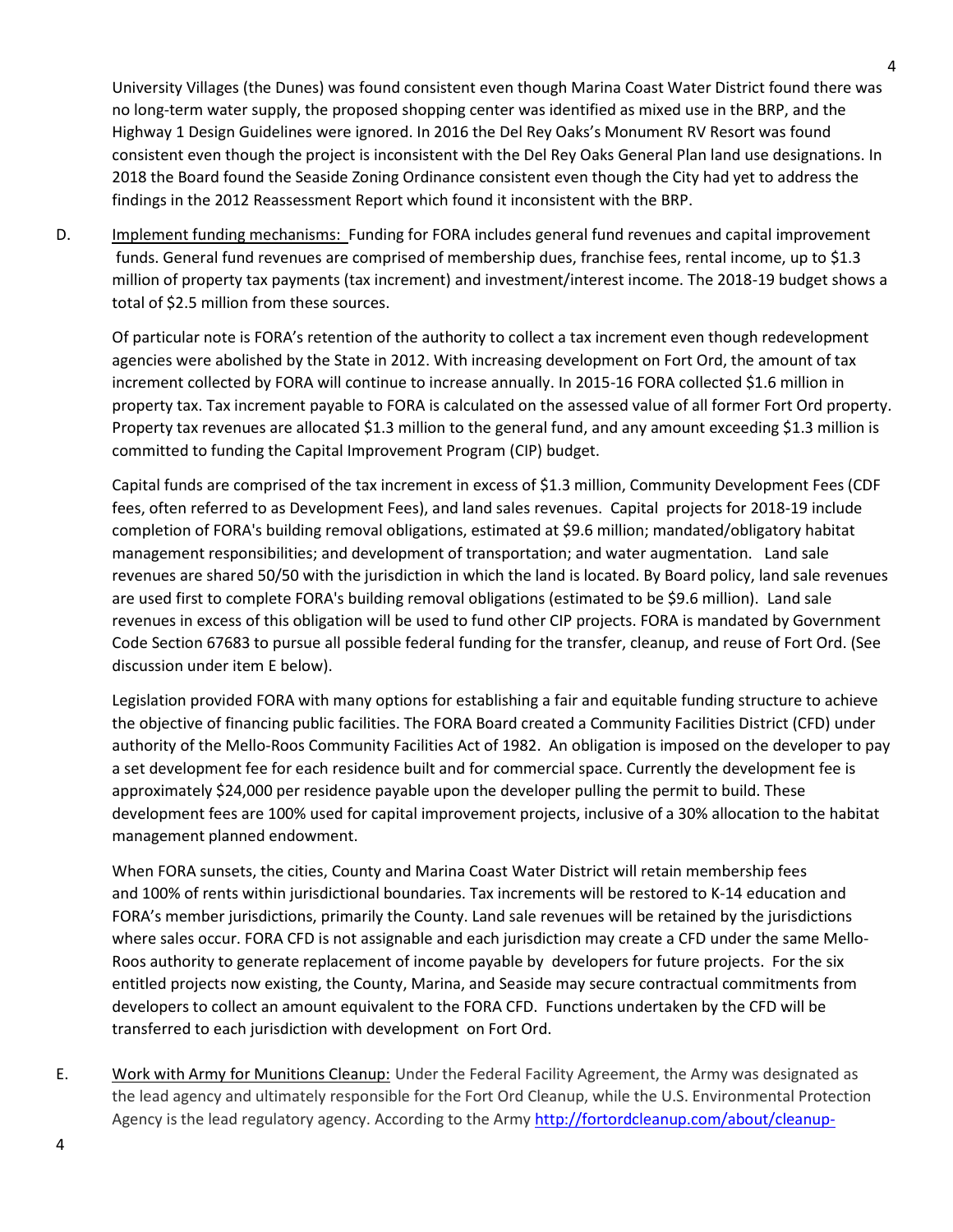background/"Fort Ord's environmental cleanup program is complex and wide-ranging. The major issues are groundwater contamination, a landfill, soil contamination, and military munitions and the associated prescribed burns conducted to prepare areas for munitions cleanup. The Army's current fieldwork includes munitions cleanup, as well as operating groundwater treatment systems and maintaining the landfill cover system. Considerable progress has been made toward completing the cleanup; however, additional work remains to be done."

The EPA's Fort Ord Community Advisory Group (FOCAG) documented in June, 2012 , the "Failures of Fort Ord's Cleanup" [http://1hope.org/hopeblog/fort-ords-toxic-cleanup-tragedy/.](http://1hope.org/hopeblog/fort-ords-toxic-cleanup-tragedy/) The concerns include 1. Lead dust; 2. Toxics in drinking water; 3. Uncontrolled intentional burning; 4. Unexploded ammunition left in development areas; 5. Landfill toxic gas and water leaks; 6. Hiding vital cleanup information; 7. Avoidance of expert concerns and better alternatives; and 8. Lack of oversight and conflict of interest between EPA and DoD.

On March 30, 2007 the Army transferred property to Fort Ord Reuse Authority (FORA) as part of an agreement known as the Environmental Services Cooperative Agreement (ESCA). In this agreement, FORA committed to complete the evaluation of MEC (munitions and explosives of concern) hazards on about 3,340 acres of the former Fort Ord and to take any remedial actions deemed necessary to protect human health and the environment with respect to MEC, based on future uses.

FOCAG opposed the ESCA transfer in a position paper on Jan 31, 2008, citing specific concerns including 1. Dilution of accountability; 2. Taxpayer boondoggle; 3. No local jobs and lack of community involvement; and 4. ESCA agreement violation of Superfund statute.

#### http://web.archive.org/web/20110531214123/http://www.fortordcag.org:80/PrivateCleanup/FinalFOCAGPositi on Paper to FORA.pdf

The Army provided approximately \$100 million to FORA via ESCA, and FORA spent \$95 million on an insurance policy with AIG Insurance, which became responsible for contracting for and guaranteeing the remedial work. The contractor hired was Arcadis US Inc. AIG took on the risk of completing the remediation and would be liable for costs up to \$128 million. If the work cost more than that, the Army would fund the difference, up to \$143 million. If it cost less, then AIG would pocket the difference. This is the first time such an agreement has been used on this scale. ESCA invoices show that AIG will profit significantly from this policy.

FORA was sued by Keep Fort Ord Wild (KFOW) in 2012 on the basis of the California Public Records Act because FORA would not provide information about how the public's money was spent on the AIG insurance policy for munitions clean up. FORA could not even provide a copy

<http://www.montereyherald.com/article/zz/20121201/NEWS/121208819>

KFOW won, gained access to the FORA files and found the actual policy there. KFOW also found an un-invoiced expenditure of \$3.5 million (approved by the FORA Executive Director) and paid to the contractor who procured the policy/ See [http://www.montereyherald.com/article/zz/20120508/NEWS/120508024.](http://www.montereyherald.com/article/zz/20120508/NEWS/120508024) It remains unknown why the \$3.5 million was paid or what happened to the remaining funds from the \$100 million.

On Dec 7, 2017 FORA stated that "the remedial investigation and other field work is now complete under the initial ESCA terms, and the field work is now being confirmed through the regulatory approval process. Once munitions remediation responsibilities receive regulatory approval, the ESCA property will be transferred from FORA to local jurisdictions." In addition, "FORA will receive a \$6.8M ESCA amendment from the U.S. Army to pay for munitions removal reporting and related long-term stewardship. The ESCA amendment will fund administrative and regulatory oversight costs for 2 years and Army post-transfer munitions obligations through 2028."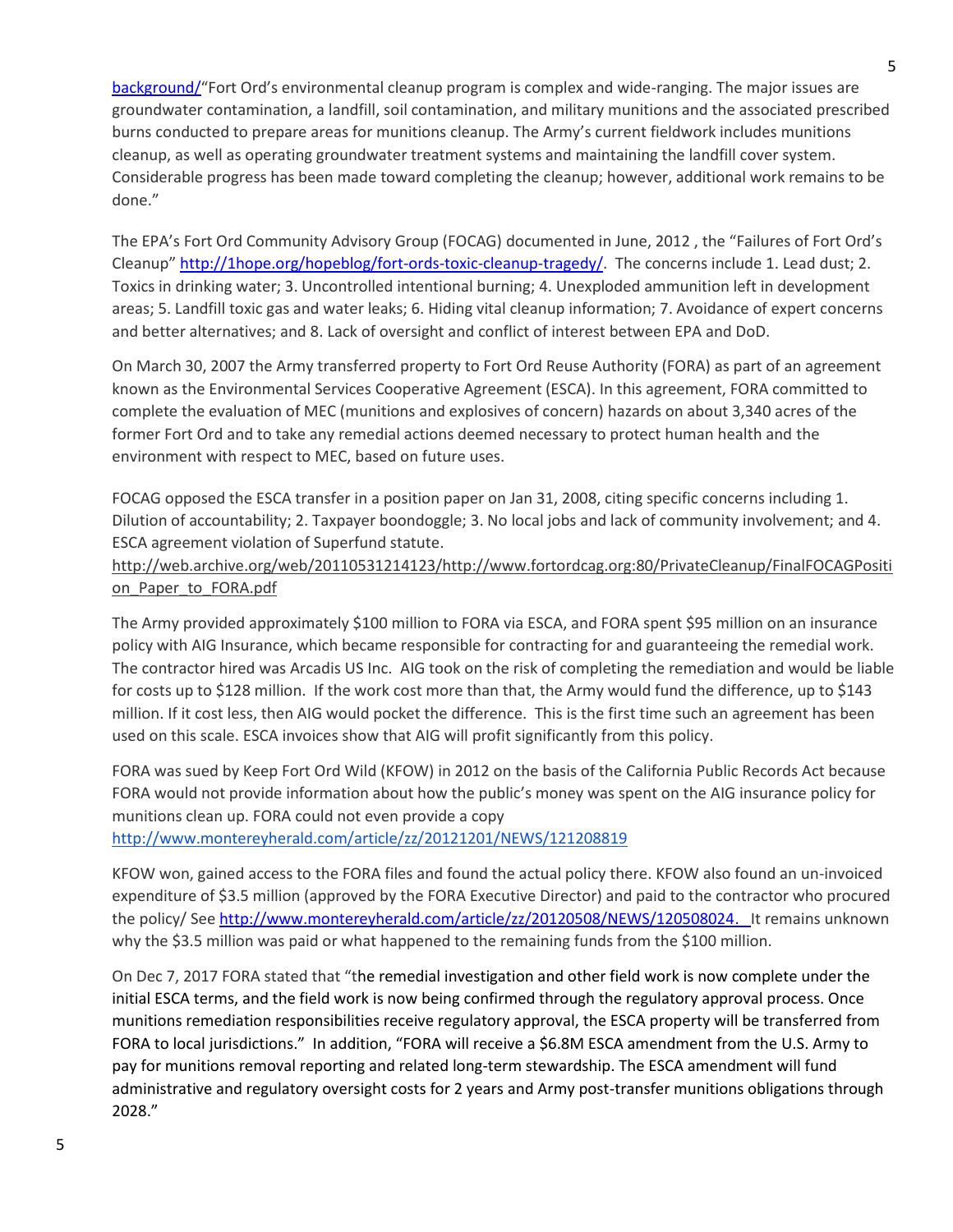- F. Ensure pension payments: FORA has a staff of 16 full-time equivalent (FTE) employees. Annual salaries and benefits totaled \$2.3 million in 2017. A fund has been established by the FORA Board to pay CalPers obligations after FORA sunsets.
- G. Enforcement of Affordable Housing and Prevailing Wage Requirements: Enforcement of affordable housing requirements resides with the cities and County, not with FORA. Chapter 8 of the Master Resolution requires 20% of projects be for affordable housing. Additionally, all FORA land use jurisdictions except for Del Rey Oaks have inclusionary housing ordinances requiring a certain percentage of affordable housing for new development.

The Master Resolution also requires prevailing wage on work performed under development entitlements on parcels subject to the BRP for "First Generation Construction", i.e., construction performed prior to issuance of a certificate of occupancy. FORA member agencies are required by their Implementation Agreements to require this of developers through a deed restriction in property transferred to developers. FORA currently does not have a responsibility to enforce prevailing wage requirements beyond its public work projects.

When FORA sunsets, member agencies will not be subject to the Master Resolution and will no longer be required to condition property transfers with prevailing wage obligations. However, prevailing wage obligations will continue to apply to development on parcels obtained at below market price because that is dictated by statute (Labor Code section 1771).

H. Blight Removal: Although FORA is not directly responsible for blight removal, State legislation requires the board to "aggressively pursue all possible federal funding for the transfer, cleanup, and reuse of Fort Ord, including funding to pay for the costs of public capital facilities and funding to attract and encourage the development of private businesses and public universities and other public facilities within the area of the base." Additionally, blight removal has been one of the public's highest priorities from the beginning.

FORA failed to secure State or federal funding for blight removal. The primary responsibility for blight removal was transferred to the cities, County and CSUMB. CSUMB secured funding to help remove blights on its site. The FORA Board recently approved \$4.2 million to fund removal of the last remaining buildings in Marina that FORA pledged to remove. Another 300 buildings need to come down; however, the only other buildings FORA plans to remove before 2020 are in the "Surplus II" area just north of Gigling (the Campus Town development). Failure of FORA to address this issue in a timely manner will leave local jurisdiction with a bill of at least \$49 million to address blight removal when FORA sunsets with no funding mechanism currently in place.

I. Seawater Intrusion: Program B-1.2 of the FEIR requires: "The City/County shall work with FORA and the MCWRA [Monterey County Water Resource Agency] appropriate agencies to determine the feasibility of developing additional water supply sources for the former Fort Ord, such as water importation and desalination, and actively participate in implementing the most viable option (s)."

Water supply issues were identified as Category IV matters in the 2012 Reassessment Report. This category is subject to future consideration by the FORA Board:

**Category IV – Policy and Program Modifications**: This category consists of potentially substantive policy or program modifications to the BRP that may require full FORA Board consideration and public review prior to implementation. As the FORA Board makes determinations about which options it may wish to pursue, staff will make a determination about the required level of environmental review. The full wording of the modifications would be developed by staff based on direction from the FORA Board.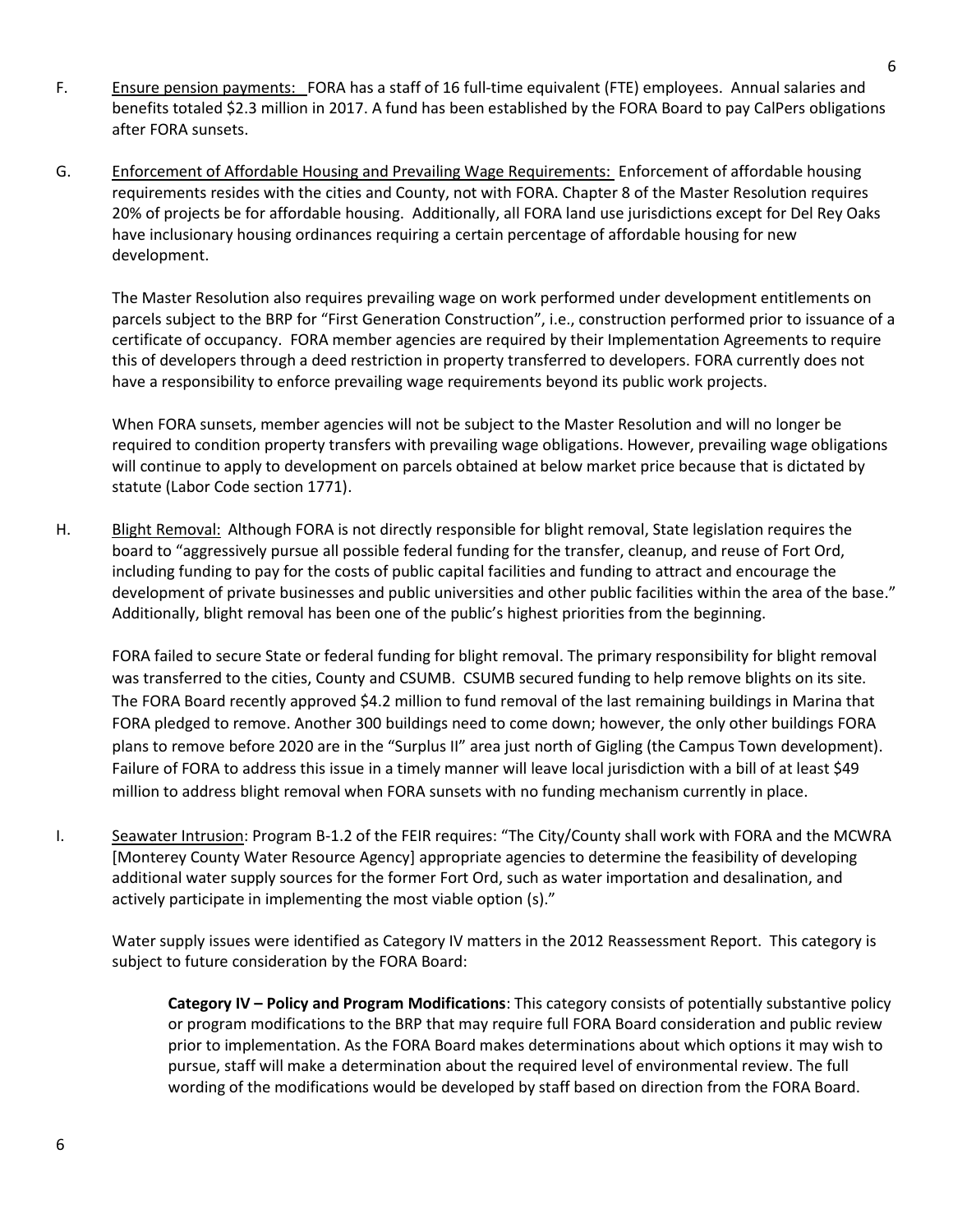No action has been taken by the FORA Board on this matter.

J. Preparation of a Transition Plan: FORA is required to prepare a transition plan pursuant to 2012 legislation. The Transition Plan is to be submitted to the Local Agency Formation Commission by December 31, 2018. FORA's initial efforts to address the legislation resulted in a transition plan that extended FORA rather than assigning assets and liabilities, designating responsible successor agencies, and providing a schedule of remaining obligations as required. A Transition Plan has yet to be completed.

Transition planning could have begun immediately after the 2012 legislation was passed. Instead, serious efforts were not undertaken until 2018 leaving complex issues related to financing blight removal and mechanisms for transfer of funding to cities and the County still to be fully resolved. LAFCO released a report in August indicating that based on efforts to-date, a final transition plan will probably not be available by December 2018.

k. Local Redevelopment Authority: The Army will recognize only a single Local Redevelopment Agency during the implementation phase of the BRP for the purpose of conveying surplus federal property. Surplus property has been conveyed to FORA at no cost through the Economic Development Conveyance for FORA's subsequent conveyance of that property to developers. Contracts are assignable to a designated entity.

### **III . Ways to Implement a Transition**

- A. Land Use Projects and Consistency: Discretionary land use projects are required to be consistent with the BRP. That requirement will continue to be met by the cities and County through local consistency findings. The cities have adopted general plans that are consistent with the BRP. Additionally, deed restrictions have been recorded on affected parcels requiring consistency. Finally, CEQA requires EIRs for all projects to address consistency with applicable plans. The County's 2010 General Plan has yet to be determined to be consistent. The County should submit its General Plan to FORA for a consistency finding in 2018-2019.
- B. Transportation: Implementation of the BRP transportation plan and mitigation measures could be delegated to the Transportation Agency for Monterey County (TAMC), cities and County. Except for former Fort Ord, TAMC is the countywide transportation planning agency.
- C. Funding Mechanisms: To replace the Community Facilities District (CDF) taxes currently imposed on the six entitled development projects, Marina, Seaside and County can negotiate contractual terms for a CFDreplacement payment with each of the entitled projects. Post-FORA legal obligations related to CEQA mitigation measures, etc. can be allocated to the land use agencies via a Memorandum of Agreement. Transportation projects can be funded by affected local jurisdictions and TAMC's regional transportation impact fee. Funding of the Habitat Conservation Plan may be accomplished with a MOU or JPA to collect funds and implement the already approved Habitat Management Plan and a Habitat Conservation Plan, if adopted. FORA has established a trust fund to assure CalPERS future pension payments.
- D. Water Supply and Sewage Disposal: The Marina Coast Water District currently provides these services to projects on the former Ft. Ord. It will continue in that capacity.
- E. Role of the Local Agency Formation Commission (LAFCO): As described above, LAFCO's responsibility is to approve the dissolution.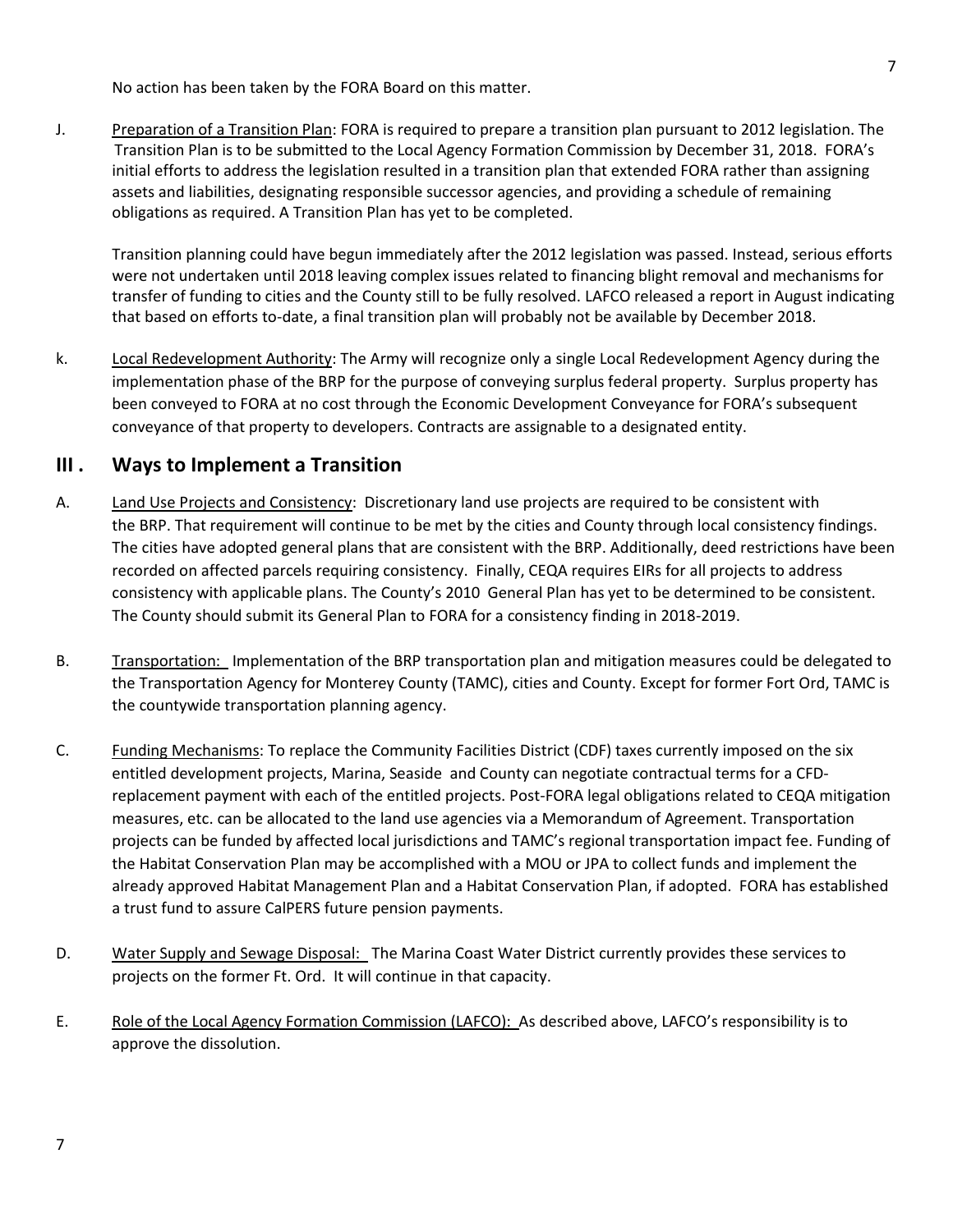- F. Changing FORA Plan: Local jurisdictions could amend their plans and parcel restrictions through the initiative process. This process was recently used by the City of Del Rey Oaks to approve a recreational park that was inconsistent with the BRP. Although inconsistent, the FORA Board found the project consistent with the BRP.
- G. Removal of Remaining Munitions: ESCA has completed munitions removal. Monitoring and reporting will continue through 2028 and the cities or the County could undertake this responsibility. The unexpended portion of \$6.8million is assignable to the successor entity for this purpose.
- H. Habitat Conservation Plan: A joint powers agency has already been proposed to implement the plan, take possession of the CFD funds collected by FORA for this restricted use, and collect future contributions from developers. The planning function is an on-going responsibility.
- I. Prevailing Wage Requirements: Prevailing wage obligations will continue to apply to development on parcels obtained at below market price because that is dictated by statute (Labor Code section 1771). Additionally, the Sierra Club will have standing to sue to enforce the Master Resolution to enforce affordable housing and prevailing wage requirements based on the court judgement leading to the Master Resolution.
- j. Locall Redevelopment Authority: One of the jurisdictions with future development on the former Fort Ord can be designated as the local redevelopment authority.
- k. Blight Removal: Jurisdictions with future development on the former Fort Ord can use proceeds from land sales and apply for grants.

# IV. **Governance Criteria. The table below provides a summary of the issues involved in making the decision to continue FORA or to sunset it at the statutory date in 2020. The judgment is based on the following criteria:**

- A. Accountability to Public: How accountable to the public is each of the alternatives?
- B. Effectiveness: How effective has FORA been at implementing and enforcing responsibilities? How effective would the alternatives to FORA be in implementing and enforcing remaining responsibilities?
- C. Transparency: Are decision-making processes transparent to the FORA Board and public? Are decision-making processes transparent for the alternatives?
- D. Feasibility: Are implementing responsibilities feasible for FORA or successor agencies?
- E. Efficiency: How efficient has FORA been in implementing its responsibilities? How efficient would the alternatives be?
- F. Fiscal Responsibility: Does FORA have an incentive to perpetuate self?
- G Regionalism: How effective has FORA been in achieving a regional approach? How effective would the alternatives be?

# V. **The table below is an evaluation of the two alternatives of continuing FORA and sunsetting FORA. In doing this, seven criteria are used in judging the governance under each alternative.**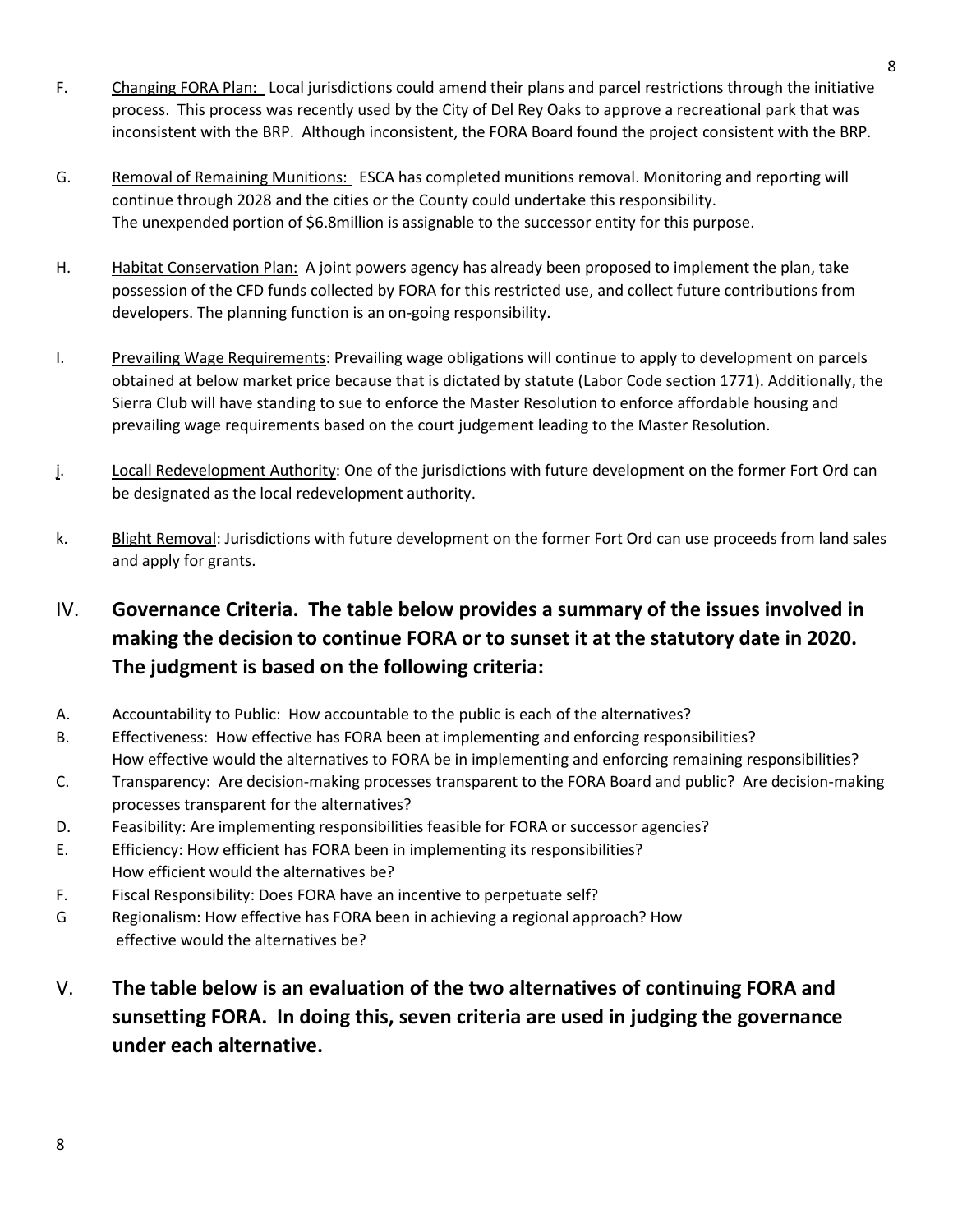|                        |                                                                                                                                                                                                                                                                                                                                              |                                                                                                                                                                                                                                                                                                                                                                                                                                                                       |                                                                                                                                                                                                                                                                                                                                          | 9                                                                                                                                                       |
|------------------------|----------------------------------------------------------------------------------------------------------------------------------------------------------------------------------------------------------------------------------------------------------------------------------------------------------------------------------------------|-----------------------------------------------------------------------------------------------------------------------------------------------------------------------------------------------------------------------------------------------------------------------------------------------------------------------------------------------------------------------------------------------------------------------------------------------------------------------|------------------------------------------------------------------------------------------------------------------------------------------------------------------------------------------------------------------------------------------------------------------------------------------------------------------------------------------|---------------------------------------------------------------------------------------------------------------------------------------------------------|
| Governance<br>Criteria | <b>Continuing FORA</b>                                                                                                                                                                                                                                                                                                                       |                                                                                                                                                                                                                                                                                                                                                                                                                                                                       | <b>Sunsetting FORA</b>                                                                                                                                                                                                                                                                                                                   |                                                                                                                                                         |
|                        | <b>Positive</b>                                                                                                                                                                                                                                                                                                                              | <b>Negative</b>                                                                                                                                                                                                                                                                                                                                                                                                                                                       | <b>Positive</b>                                                                                                                                                                                                                                                                                                                          | Negative -                                                                                                                                              |
| <b>Accountability</b>  | Subject to Brown Act,<br>Conflict of Interest<br>Requirements and<br><b>Public Records Act</b><br><b>FORA Board actions</b><br>must be returned for<br>reconsideration if a<br>vote is not<br>unanimous. If not<br>unanimous, the<br>required second vote<br>enables jurisdictions<br>additional time to<br>evaluate the proposed<br>action. | FORA Board is not<br>directly elected.<br>Changing the<br>membership of the<br>Board is difficult since<br>members are appointed<br>and not directly elected.<br>Some Board members<br>are not directly affected<br>by decisions they make<br>as FORA Board<br>members.<br>The requirement for<br>unanimous votes for<br>initial approval delays<br>decisions for at least<br>one month for<br>reconsideration. FORA<br>procedures are<br>unnecessarily<br>cumbersome | Subject to Brown Act,<br>Conflict of Interest<br>Requirements and<br><b>Public Records Act</b><br>Many successor<br>agencies are directly<br>elected and more<br>accountable to their<br>constituencies, e.g.,<br>cities, County, MCWD<br>Jurisdictions with single<br>vote require majority<br>vote and expedited<br>process by 30 days | TAMC is not directly<br>elected. Changing the<br>membership of the<br>Board is difficult since<br>members are<br>appointed and not<br>directly elected. |
| <b>Effectiveness</b>   | Adopted the BRP.<br>Prepared FEIR.                                                                                                                                                                                                                                                                                                           | Failed to prepared<br>annual reports on BRP<br>implementation and<br>CEQA mitigation<br>measures.<br>Failed to update BRP in<br>over 20 years.                                                                                                                                                                                                                                                                                                                        | Cities and County will<br>implement their portion<br>of BRP and applicable<br>BRP policies and<br>mitigation measures.<br><b>BRP</b> restrictions and<br>requirements will<br>continue to be                                                                                                                                             | Developers can<br>circumvent BRP<br>through initiative<br>process.                                                                                      |
|                        |                                                                                                                                                                                                                                                                                                                                              |                                                                                                                                                                                                                                                                                                                                                                                                                                                                       |                                                                                                                                                                                                                                                                                                                                          |                                                                                                                                                         |

9

 $\overline{a}$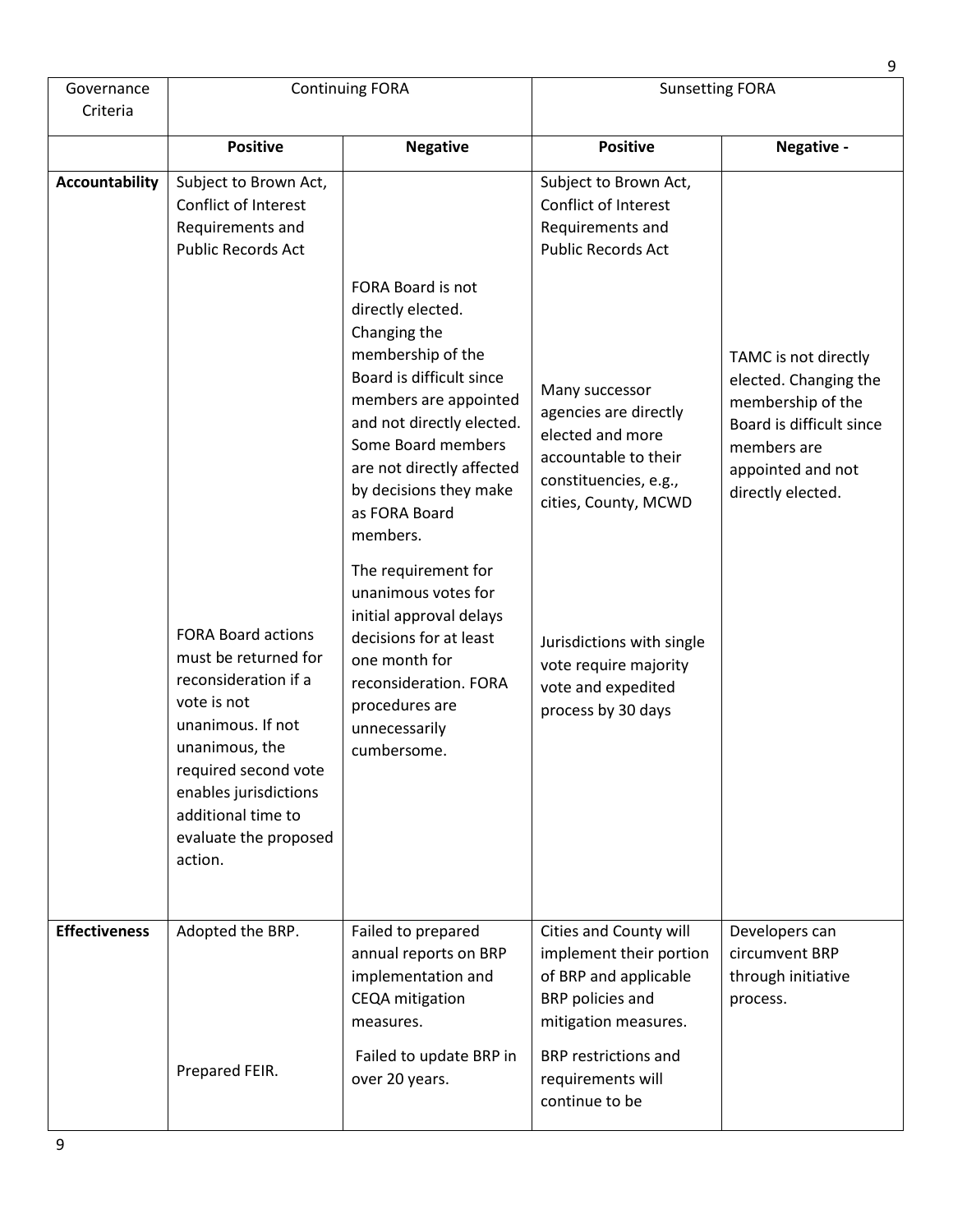| Will satisfy balance of<br>FORA obligation to<br>blight removal prior to<br>2020<br>Helped with munitions<br>cleanup.<br>Helped prepared<br><b>Habitat Conservation</b><br>Plan | Failed to effectively<br>address blight in a<br>timely manner<br>Failed to fully account<br>for grant funding to help<br>with munitions cleanup                                                                                                                                     | implemented since deed<br>restrictions for all<br>appropriate properties<br>have been completed.                                                                                                                                                                                                         | Like FORA, Cities and<br>County do not have<br>resources to address<br>blight and must rely on<br>developers or apply for<br>grants |
|---------------------------------------------------------------------------------------------------------------------------------------------------------------------------------|-------------------------------------------------------------------------------------------------------------------------------------------------------------------------------------------------------------------------------------------------------------------------------------|----------------------------------------------------------------------------------------------------------------------------------------------------------------------------------------------------------------------------------------------------------------------------------------------------------|-------------------------------------------------------------------------------------------------------------------------------------|
| Built roads that met<br>internal road needs.<br>Provides procedures<br>for consistency<br>findings.                                                                             | Did not meet regional<br>transportation<br>responsibilities<br>Rubber-stamped<br>consistency findings<br>except for County of<br>Monterey 2010 General<br>Plan. Failed to make<br>valid consistency<br>findings.<br>Developers can<br>circumvent BRP through<br>initiative process. | TAMC would integrate<br>FORA road<br>requirements into its<br>planning and imple-<br>mentation process.<br><b>BRP</b> restrictions and<br>requirements will<br>continue to be<br>implemented since deed<br>restrictions for all<br>appropriate properties<br>have been completed.                        |                                                                                                                                     |
| Implemented a water<br>allocation system.<br>Has begun<br>preparation of a<br><b>Transition Plan.</b><br>Is a mechanism for<br>regional focus                                   | Failed to address<br>seawater intrusion.<br>Has failed to prepare a<br>Transition Plan in a<br>timely manner.<br>Adopted a funding<br>structure that will not<br>fully fund transportation<br>obligations, habitat<br>conservation obligations<br>and water<br>augmentation.        | Cities, County and water<br>districts required to<br>address seawater<br>intrusion through<br>Groundwater<br>Sustainability Planning.<br>Successor agencies<br>exist for all general<br>government functions<br>and have the authority<br>and capability to accept<br>those functions.<br>Incomplete BRP | Assuring<br>implementation of<br>water allocation<br>system uncertain.                                                              |
|                                                                                                                                                                                 |                                                                                                                                                                                                                                                                                     | mitigations will continue                                                                                                                                                                                                                                                                                |                                                                                                                                     |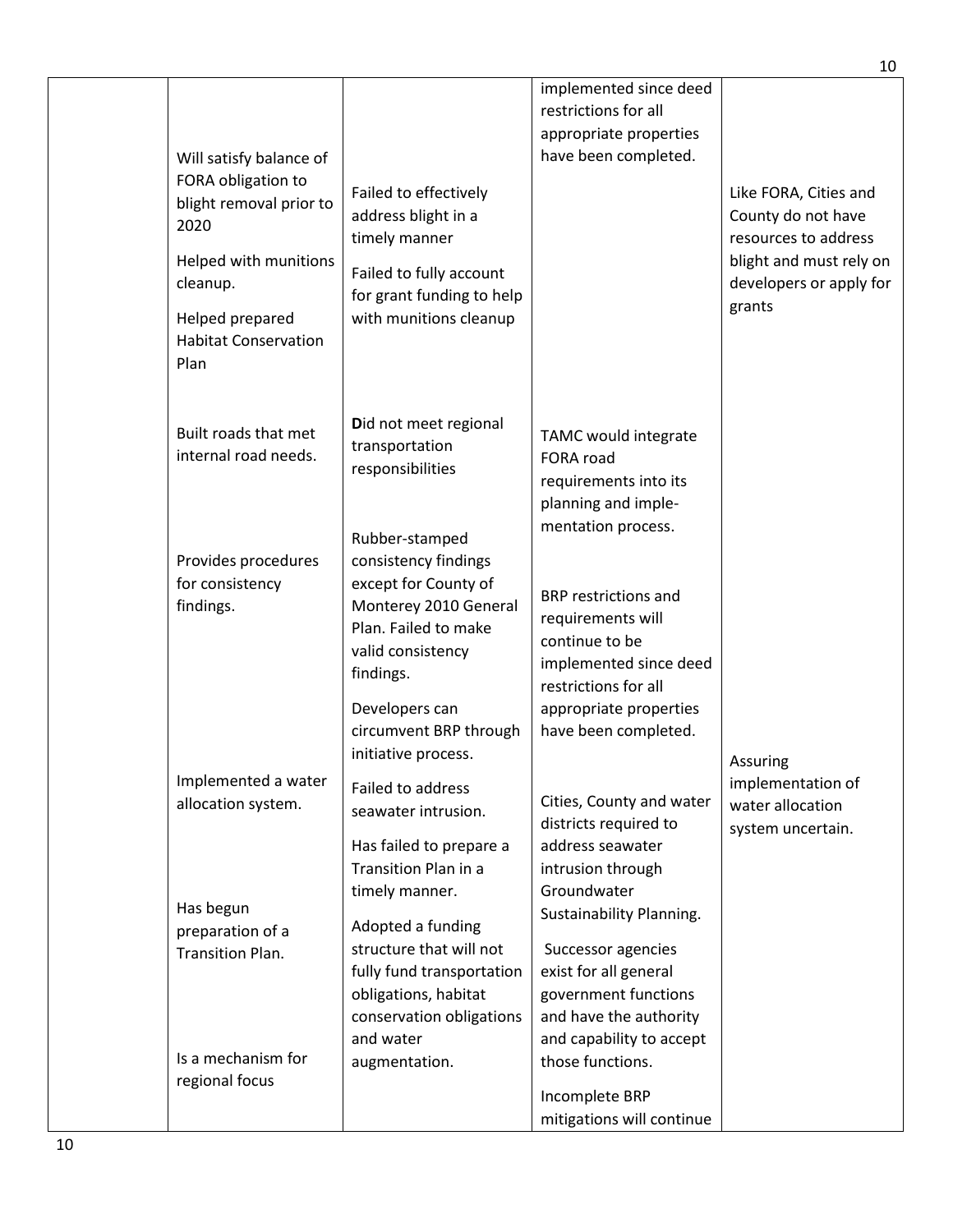|                     |                                                                                                                                                    | Failed to effectively<br>address affordable<br>housing needs.                                                                                                                                                                                                                                                                                                      | to be in the work plans<br>of successor agencies.<br>FORA funding<br>associated with those<br>functions should<br>transfer with those<br>functions.<br>Jurisdictions will have<br>ability to enact new<br>funding mechanisms,<br>e.g., Mello-Roos, impact<br>fees, etc                       |                                                                                           |
|---------------------|----------------------------------------------------------------------------------------------------------------------------------------------------|--------------------------------------------------------------------------------------------------------------------------------------------------------------------------------------------------------------------------------------------------------------------------------------------------------------------------------------------------------------------|----------------------------------------------------------------------------------------------------------------------------------------------------------------------------------------------------------------------------------------------------------------------------------------------|-------------------------------------------------------------------------------------------|
|                     | Ensured<br>implementation of<br>affordable housing<br>requirements in<br>Master Resolution.<br>Helped prepare<br><b>Habitat Management</b><br>Plan |                                                                                                                                                                                                                                                                                                                                                                    | Cities and County have<br>responsibility to<br>implement State and<br>local affordable housing<br>requirements.<br>Responsibilities to<br>habitat conservation is<br>already the<br>responsibility of an<br>established JPA.                                                                 |                                                                                           |
| <b>Transparency</b> | Required to meet the<br>Brown Act and ethics<br>rules.                                                                                             | Places public comments<br>at end of meeting -<br>usually late on a Friday<br>afternoon. Many key<br>recommendations are<br>made in committee with<br>limited Board<br>engagement.<br>In 2010 FORA attorney<br>swapped the word<br>"shall" for "may" in<br>Chapter 8 of the Master<br>Resolution, giving FORA<br>discretion to approve or<br>reject Monterey Downs. | Required to meet the<br>Brown Act and ethics<br>rules. Most local<br>jurisdictions include<br>public comments at the<br>beginning of meetings.<br>Many local jurisdictions<br>have planning<br>commissions or advisory<br>committees giving the<br>public an opportunity<br>for early input. | Many key<br>recommendations are<br>made in committee<br>with limited Board<br>engagement. |